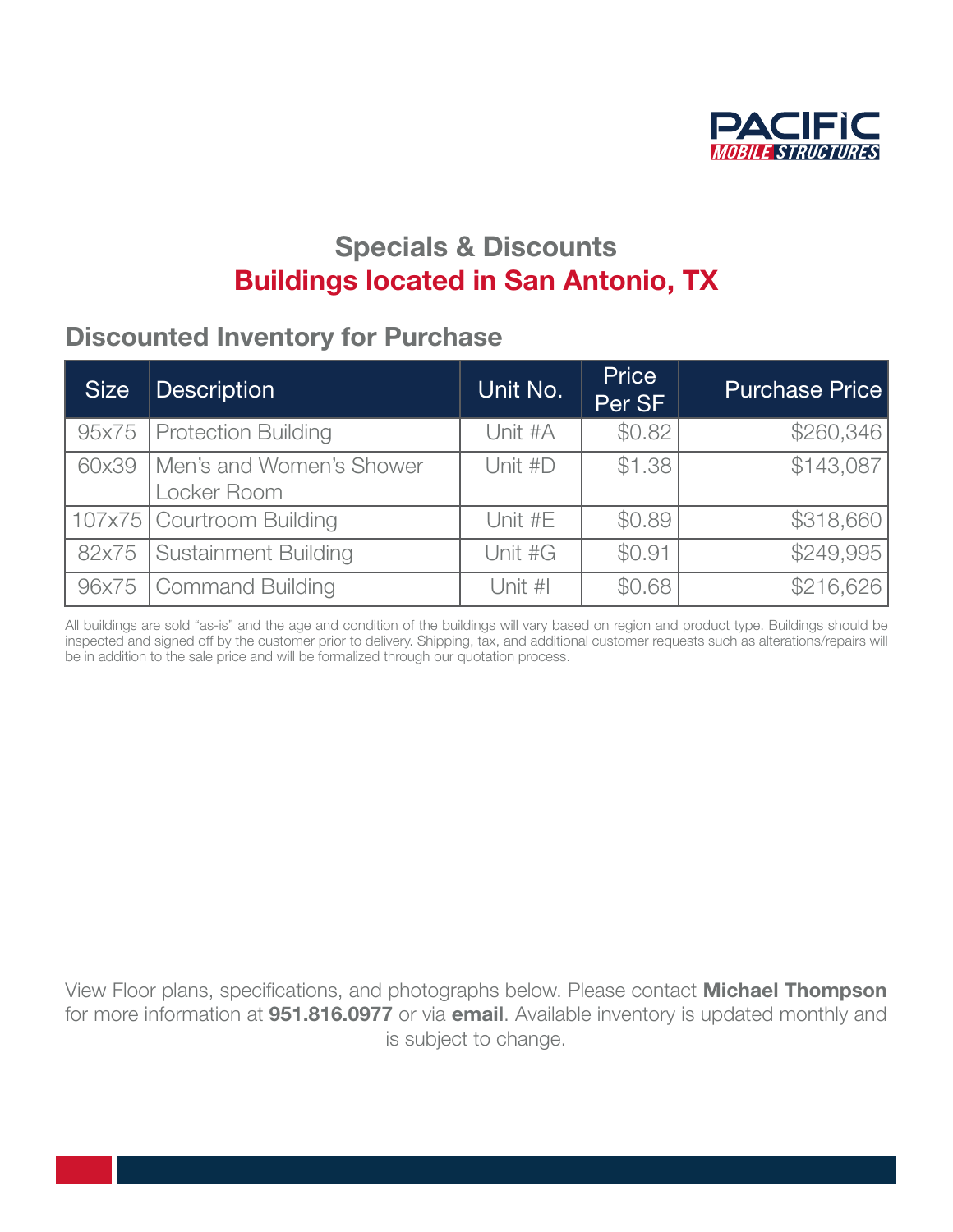# **5 Buildings Available for Immediate Delivery!**  Quick, Affordable Solutions for Lease or Purchase







### **Flexibility to Fit Your Needs**

- TIPS or GSA contract available
- Occupancy within 60 days
- Full turnkey site development services
- Flexible tenant improvements
- Increase or decrease square footage

### **Available Sizes and Current building Use**

- [95'x75' Protection Building](https://pacificmobile.com/wp-content/uploads/2022/01/95x75-Protection-Building.pdf)
- [60'x39' Men's and Women's Shower Locker Room](https://pacificmobile.com/wp-content/uploads/2022/01/60%E2%80%98x39-Latrine-Building.pdf)
- [107'x75' Courtroom Building](https://pacificmobile.com/wp-content/uploads/2022/01/107x75-Courtroom-Building.pdf)
- • [82'x75' Sustainment Building](https://pacificmobile.com/wp-content/uploads/2022/01/82x75-Sustainment-Building.pdf)
- [96'x75' Command Building](https://pacificmobile.com/wp-content/uploads/2022/01/96x75-Command-Building.pdf)